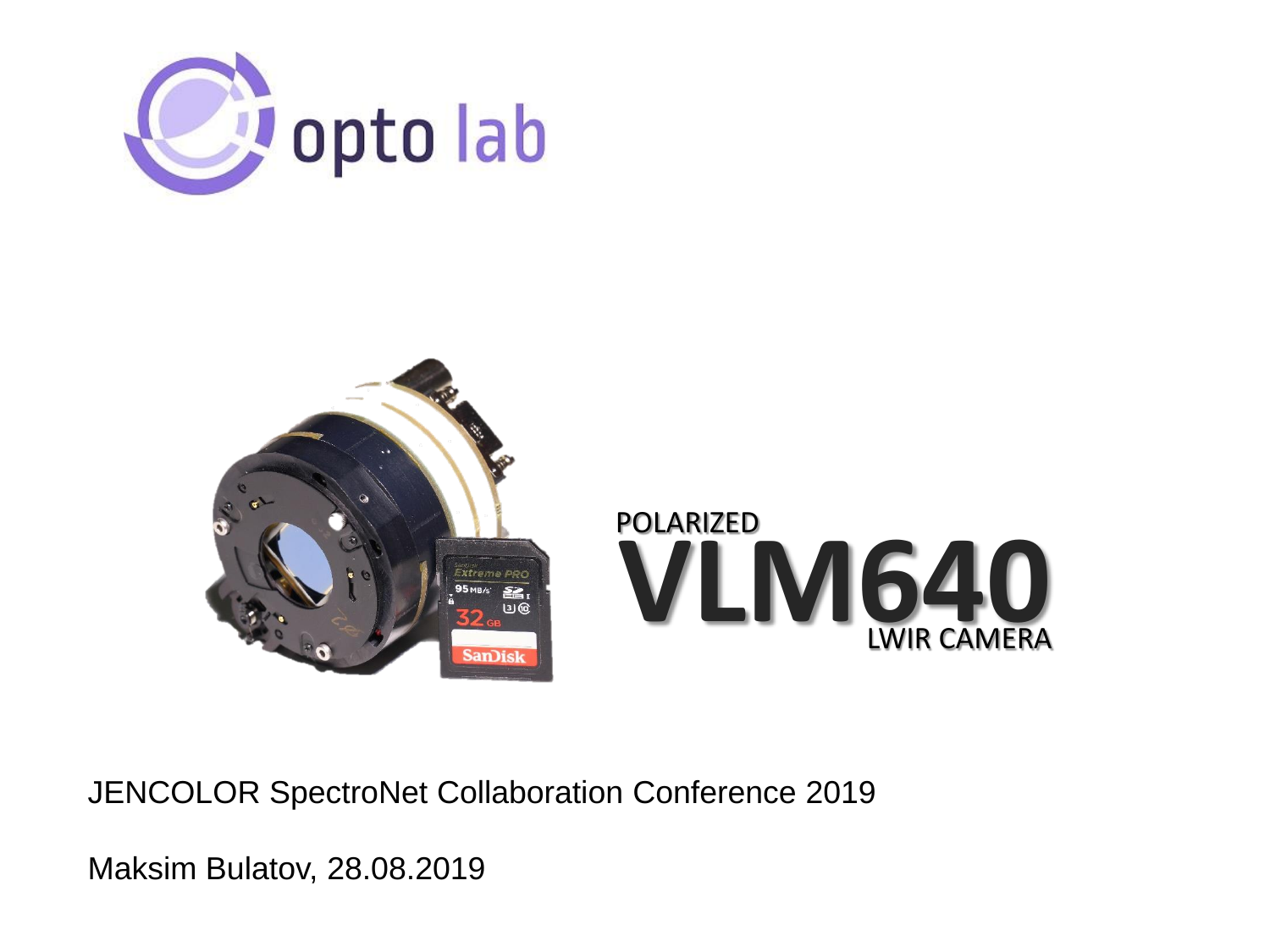



## 80 mK NETD LWIR CAMERA based on POLARIZED DETECTOR



## SPECIAL ONPIXEL FILTERS APPLIED

THE POLARIZATION OF EACH FILTER DIFFERS BY 45°. AS A RESULT, THE POLARIZATION ANGLES ARE  $0^{\circ}$  , 45 $^{\circ}$  , 90 $^{\circ}$ , 135 $^{\circ}$ .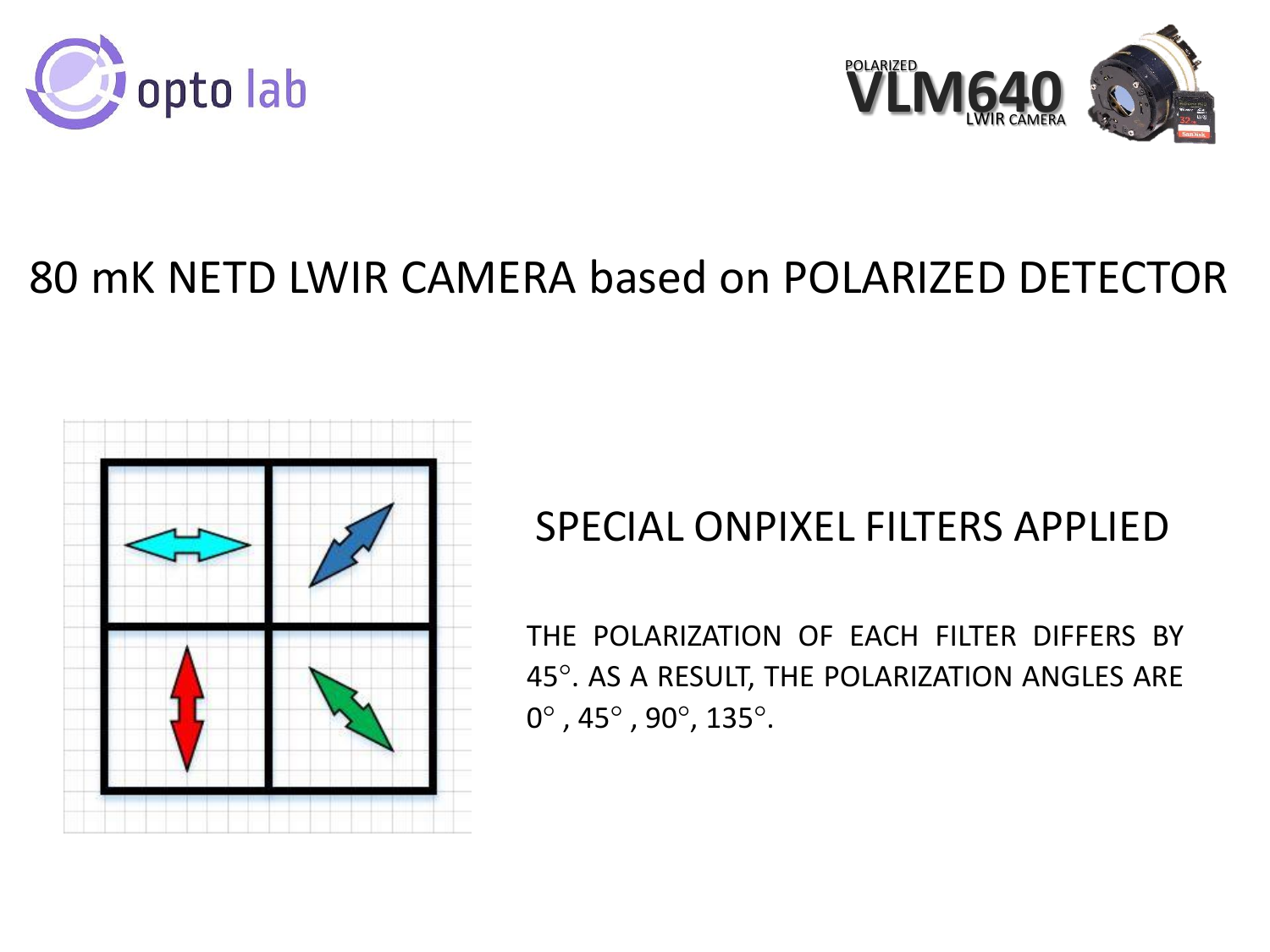



#### **LEFT TO RIGHT: IR THERMAL IMAGE, POLARIZED IMAGE AND COMBINED IMAGE**



## ORDINARY GLASS BULB

A GLASS BULB IS AN EXCELLENT OBJECT FOR DEMONSTRATING ITS OWN POLARIZATION. THE GLASS IS OPAQUE IN THE RANGE OF  $8 - 12$  µm AND PERFECTLY RADIATES THE HEAT, WHICH TURNS OUT TO BE POLARIZED DUE TO STRESSES IN THE GLASS.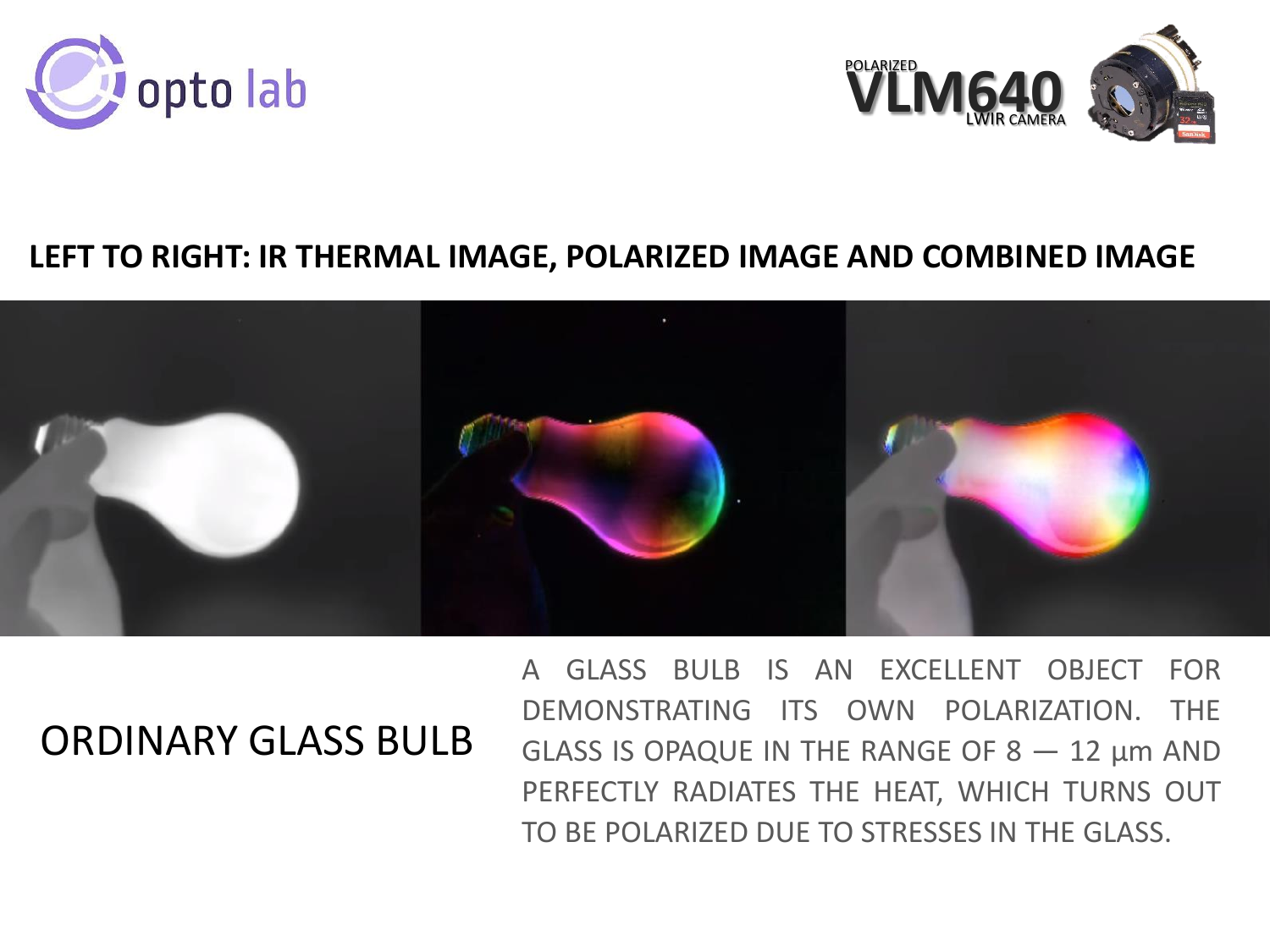



#### **LEFT TO RIGHT: IR THERMAL IMAGE, POLARIZED IMAGE AND COMBINED IMAGE**



### PLASTIC DOME LAMP

THE PICTURE SHOWS HOW THE POLARIZATION ALLOWS YOU TO DISPLAY THE SURFACE STRUCTURE OF THE OBJECT. IF THERE WERE DEFECTS ON THE SURFACE OF A SMOOTH OBJECT, THEY COULD BE DETECTED DUE TO A POLARIZATION EFFECT.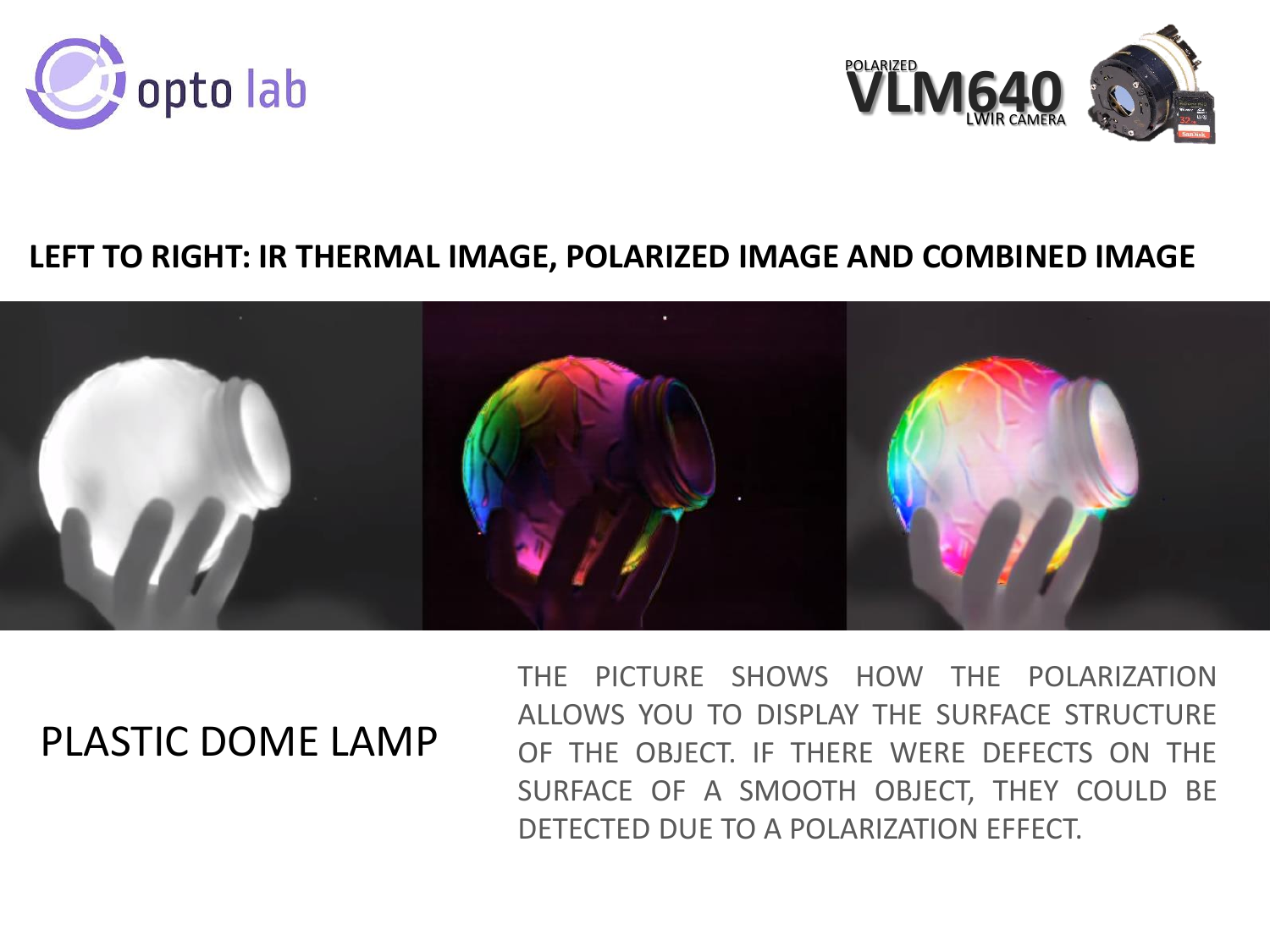



#### **LEFT TO RIGHT ARE IR THERMAL IMAGE, POLARIZED IMAGE AND COMBINED IMAGE**



## PAINTED METAL BOX

FLAT OBJECTS RADIATE QUITE SIMPLY, BUT EACH FACET UNDER DIFFERENT POLARIZATION ANGLE. IN THE THERMAL IMAGING, IT COULD NOT BE UNDERSTOOD WHAT THE ANGLE OF A FACET IS. TAKING INTO ACCOUNT THE POLARIZATION OF THE RADIATION, THIS BECOMES POSSIBLE.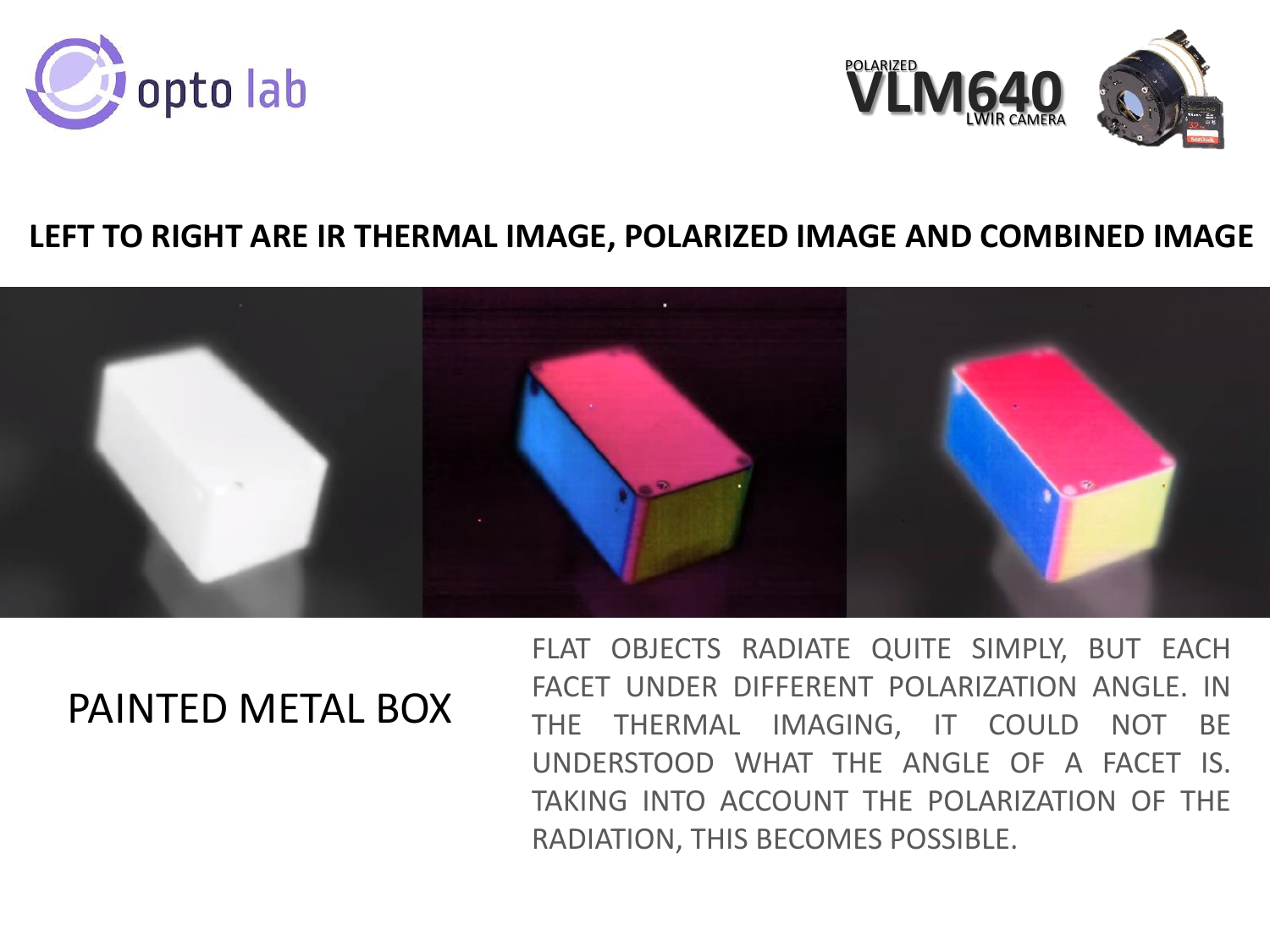



#### **LEFT TO RIGHT: IR THERMAL IMAGE, POLARIZED IMAGE**



ICE IN THE WATER ICE STRUCTURE ON THE WATER CAN BE CLEARLY SEEN ONCE WE HAVE USED POLARIZATION EFFECT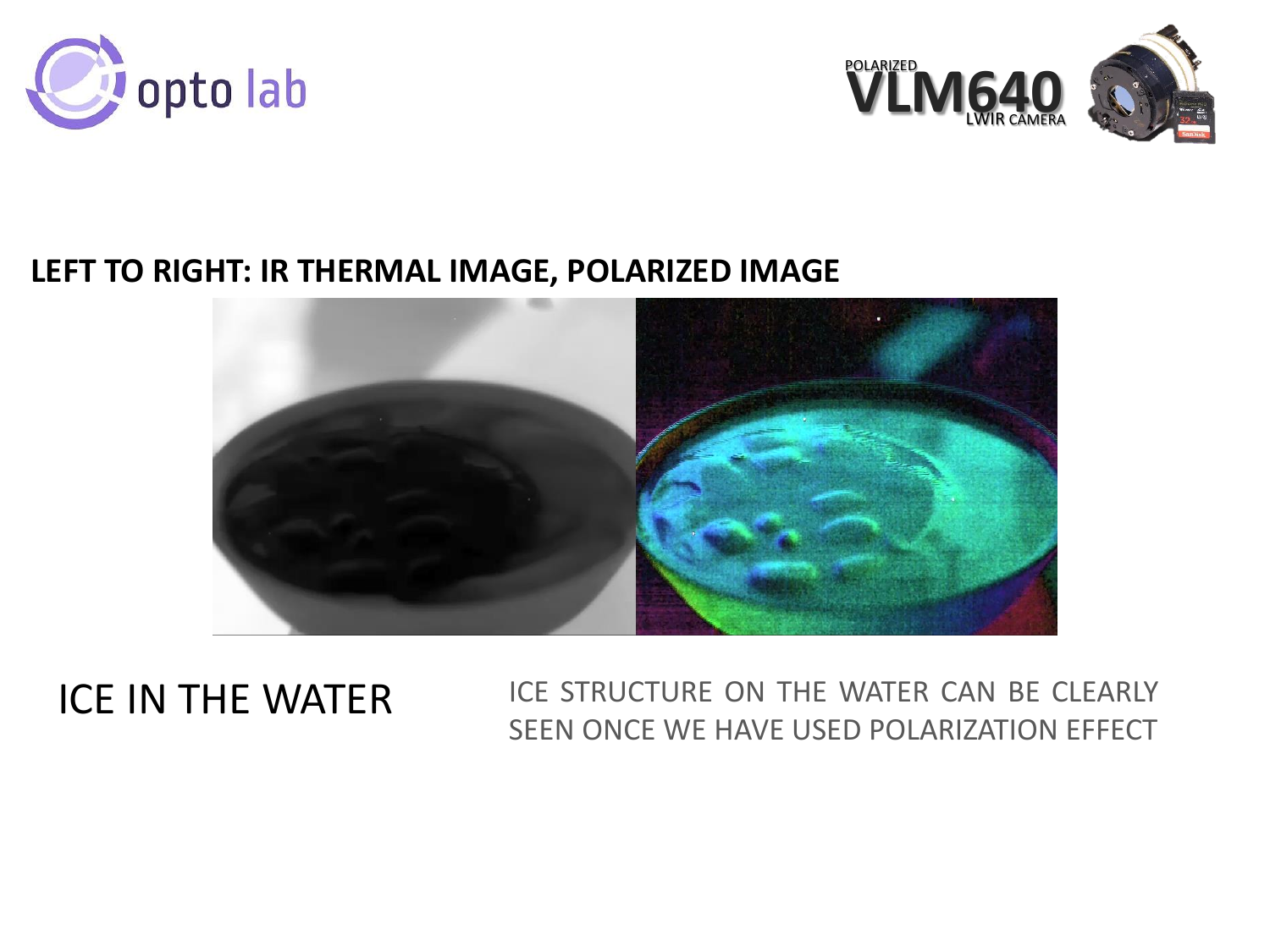





**DETECTORS TYPE** VO<sup>x</sup> **PIXEL SIZE** 17 µm **SPECTRAL RANGE** 8 — 14 µm **THERMOSTABILIZATION** TEC-1 **FRAME RATE (PROGRESSIVE)** 25/50 fps **RESOLUTION PAL** 768 × 576 **ANALOG VIDEO OUTPUT** PAL **DIGITAL OUTPUT (OPTIONAL)** Camera link

**MANUAL BRIGHTNESS/GAIN AUTO BRIGHTNESS/GAIN/CONTRAST DIGITAL ZOOM** X2/X3/X4 **CALIBRATION** MANUAL/AUTO **IMAGE PROCESSING ALGORITHMS** AVERAGING, BACKGROUND

**LOCAL CONTRASTING MODE VOLTAGE** DC 3 — 13 V **POWER CONSUMPTION** ≤2 W **CONTROL CONNECTOR** RS485 **OPERATING TEMPERATURE RANGE**  $-55^\circ \approx +55^\circ$ **DIMENSIONS** ø 50 mm × 45 mm **WEIGHT**  $≤100$  g (including shutter)

**RESOLUTION** 640 × 512 (320x256 polarization) (14-bit/8-bit, bt.656, Ethernet)

SUBTRACTION, DDE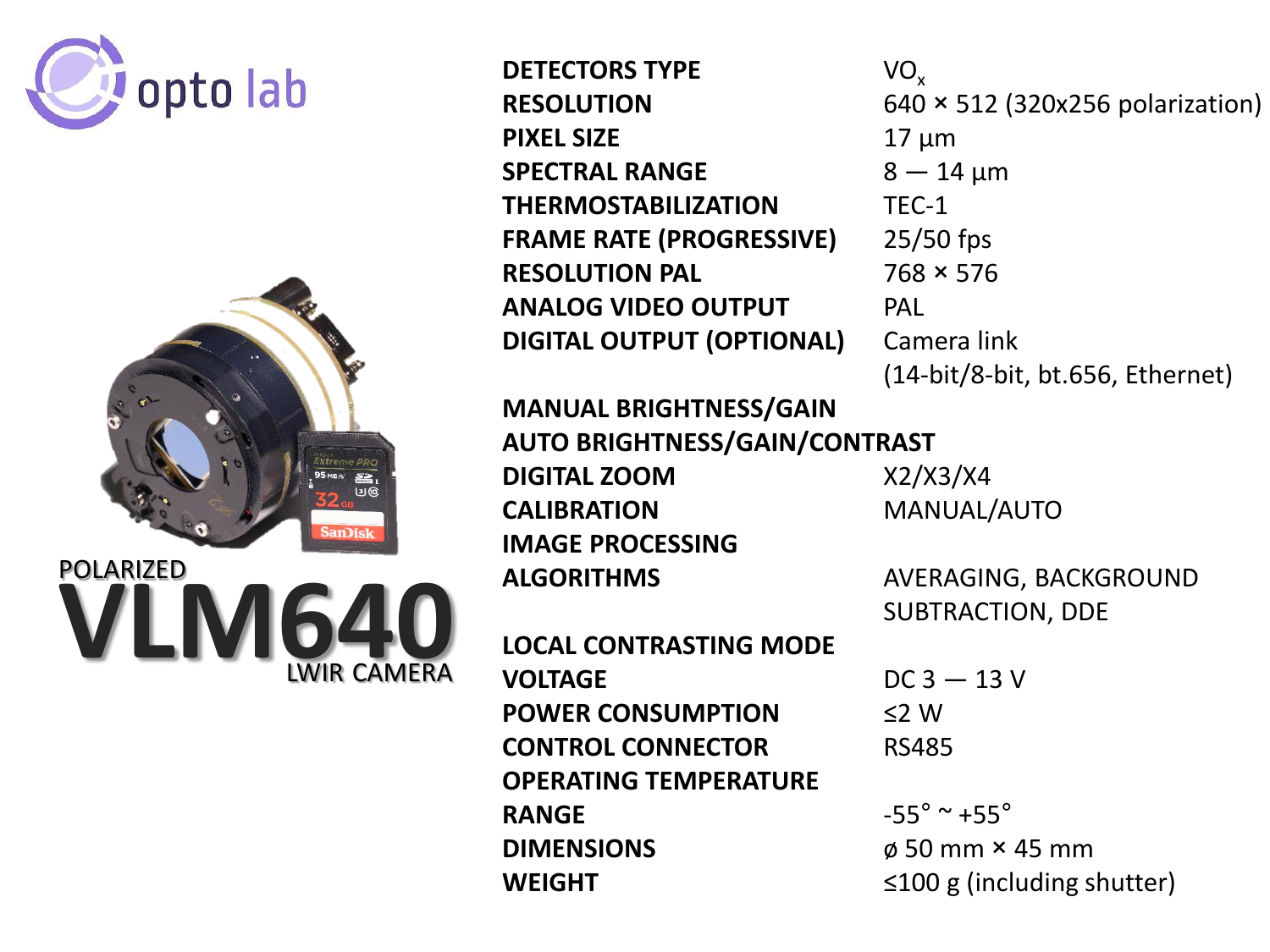



# **Possible areas of application:**

- Detection of different liquids on the water (oil for example)
- Detection of object defects
- "3D" imaging
- **Surveillance**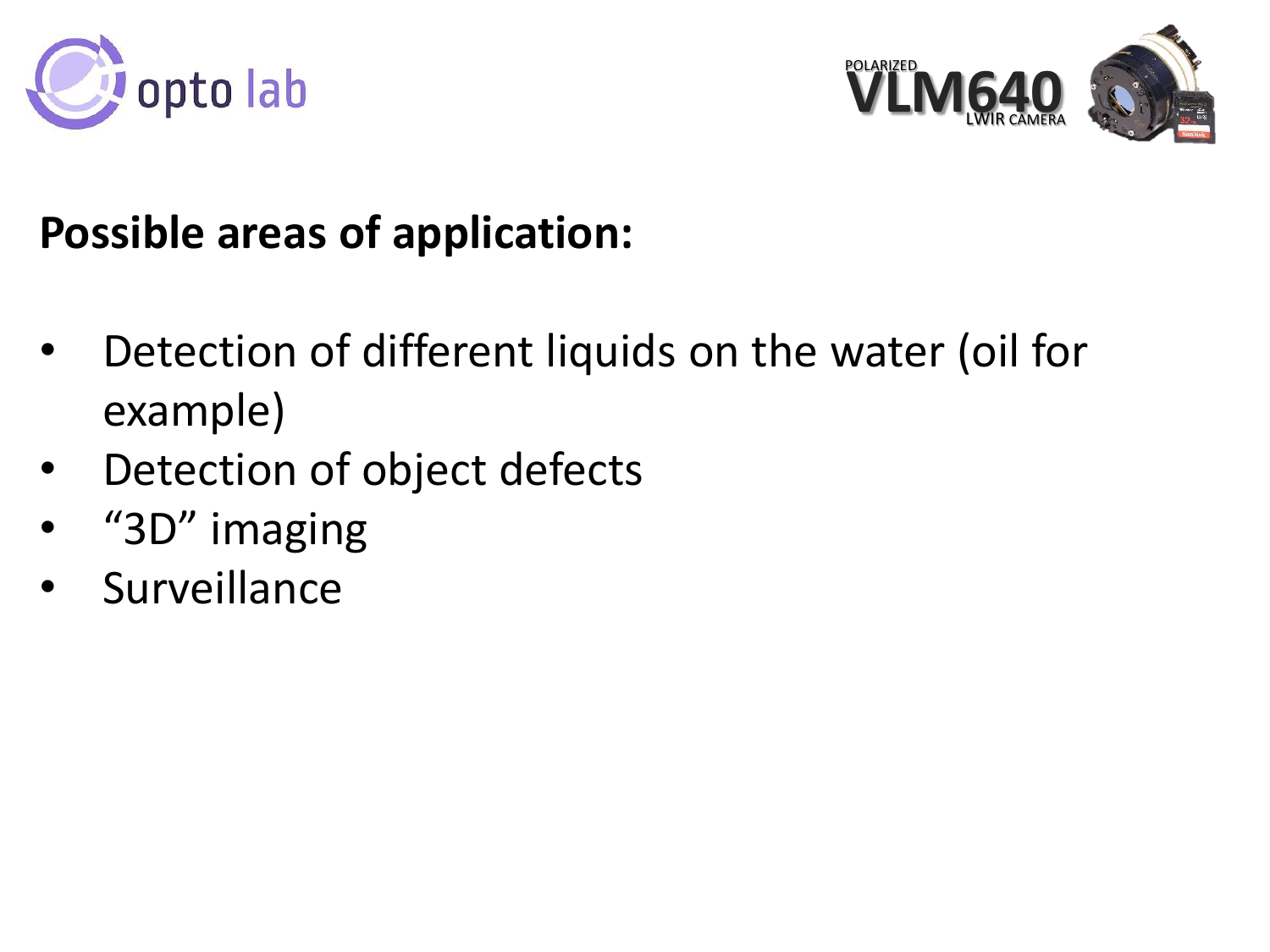















**Opto Lab UG Frankfurt Am Main, Germany PHONE: +49 (176) 3131 8323 [www.optolabcam.de](http://www.optolabcam.de/) [www.optolabltd.com](http://www.optolabltd.com/)**